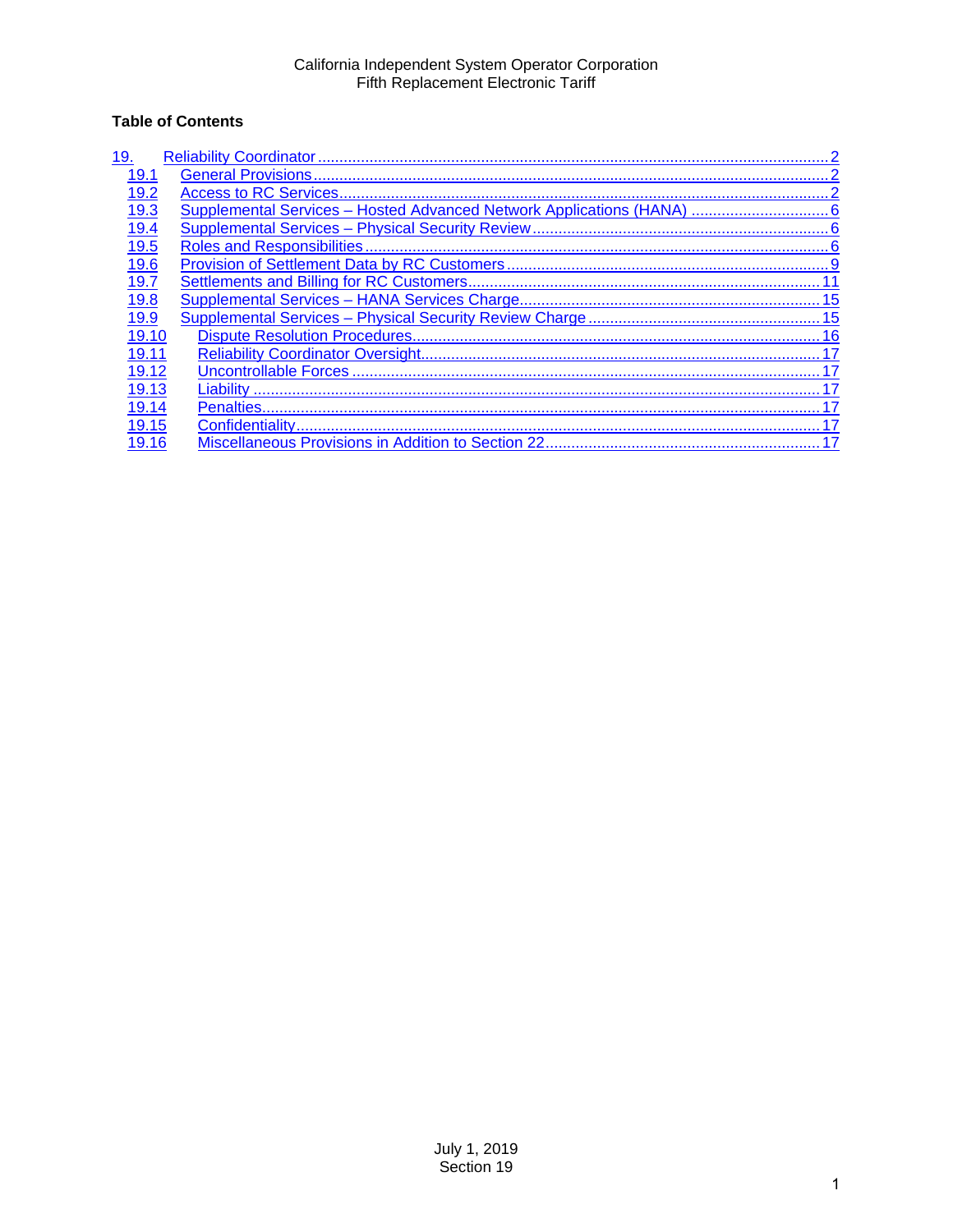## <span id="page-1-0"></span>**19. Reliability Coordinator**

## <span id="page-1-1"></span>**19.1 General Provisions**

- (a) **RC Services.** The CAISO will provide RC Services to RC Customers that execute the Reliability Coordinator Services Agreement (RCSA) and the CAISO Balancing Authority.
- (b) **Tariff Obligations.** RC Customers must comply with
	- (1) the provisions of Section 19; and
	- (2) other provisions of the CAISO Tariff that apply to the extent such provisions
		- (A) expressly refer to Section 19 or RC Customers;
		- (B) are cross referenced in Section 19; or
		- (C) are included in Section 1 or Appendix A.
- (c) **Inconsistency Between Provisions.** If there is an inconsistency between a provision in this Section 19 and another provision of the CAISO Tariff regarding the rights or obligations of RC Customers, the provision in Section 19 shall prevail to the extent of the inconsistency.
- (d) **Inconsistency With Requirements of NERC Reliability Standards.** If there is an inconsistency between a provision in this Section 19 or any other CAISO Tariff provision applied to RC Customers through Section 19 and an obligation or requirement set forth in an applicable NERC Reliability Standard, the NERC Reliability Standard shall prevail to the extent of the inconsistency.

## <span id="page-1-2"></span>**19.2 Access to RC Services**

- (a) **In General.** The CAISO will
	- (1) obtain certification from NERC and WECC to perform the functions of a Reliability Coordinator;
	- (2) maintain such certification as a Reliability Coordinator; and
	- (3) provide RC Services in accordance with the NERC Reliability Standards to
		- (A) transmission operators in the CAISO Balancing Authority Area;
		- (B) the CAISO Balancing Authority;
		- (C) other Balancing Authorities that request such services from the CAISO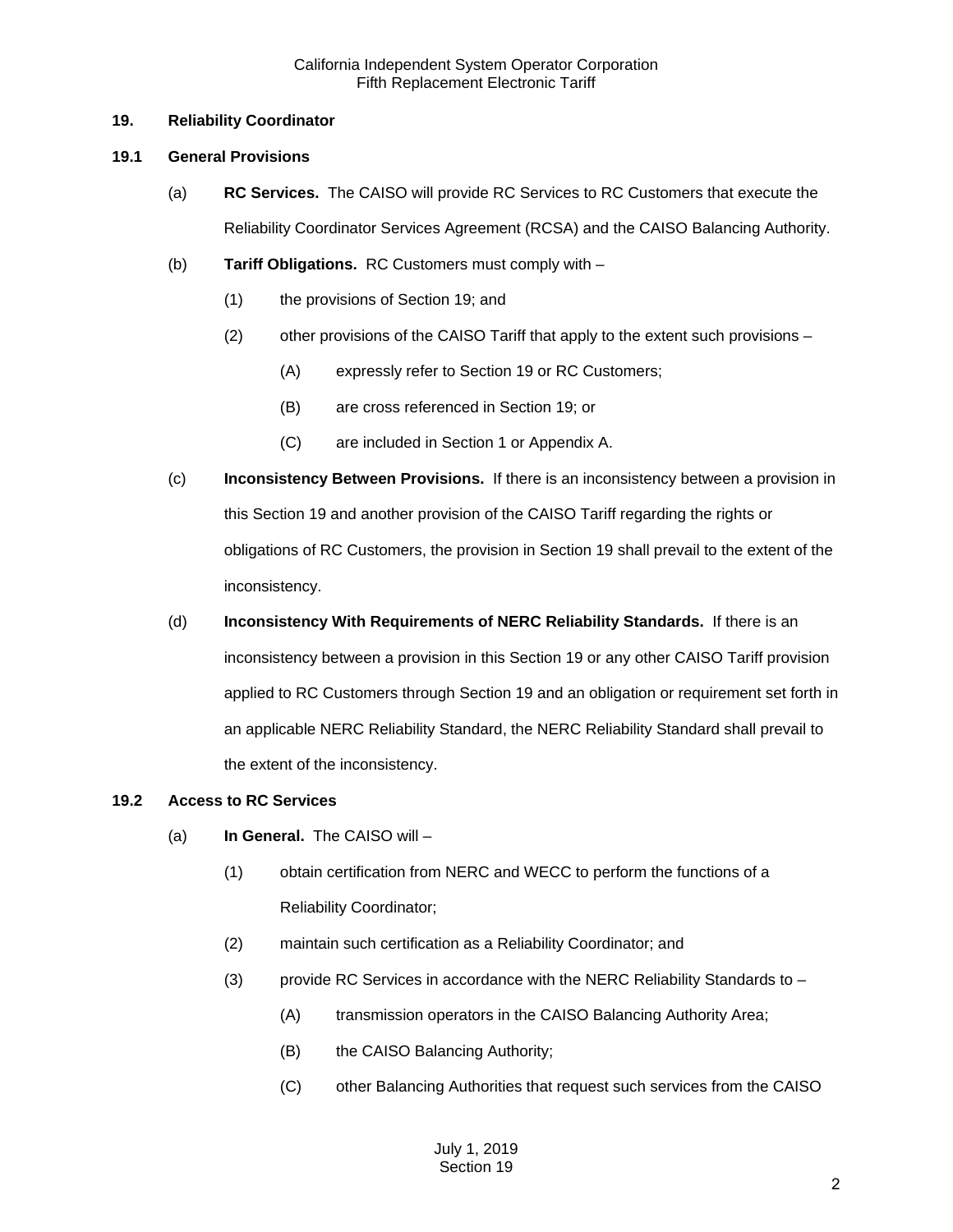and execute the RCSA, including Balancing Authorities that are also

registered as transmission operators; and

(D) transmission operators that are within Balancing Authority Areas receiving RC Services from the CAISO.

#### (b) **Implementation of RC Services.**

- (1) **Balancing Authorities.** A Balancing Authority that elects to receive Reliability Coordinator services from the CAISO must first execute an RCSA with the CAISO that establishes –
	- (A) the Balancing Authority as an RC Customer of the CAISO;
	- (B) the transmission operators within the Balancing Authority Area that will take RC Services from the CAISO, including itself if the Balancing Authority is also registered as a transmission operator;
	- (C) the date upon which the Balancing Authority and the identified transmission operators will receive RC Services from the CAISO (the "RC Services Date"); and
	- (D) the obligation of the Balancing Authority to complete the onboarding requirements in Section 19.2(b)(7)-(9) prior to the RC Services Date.

(2) **Transmission Operators in Balancing Authority Areas External to CAISO.**  Transmission operators in an RC Customer Balancing Authority Area must execute a RCSA that establishes –

- (A) whether the transmission operator will be invoiced by their associated Balancing Authority or invoiced directly by the CAISO; and
- (B) the date upon which the transmission operator will begin receiving RC Services from the CAISO (the "RC Services Date"); and
- (C) the obligation of the transmission operator to complete the onboarding requirements set forth in Section 19.2(b)(7)-(9) prior to the RC Services Date.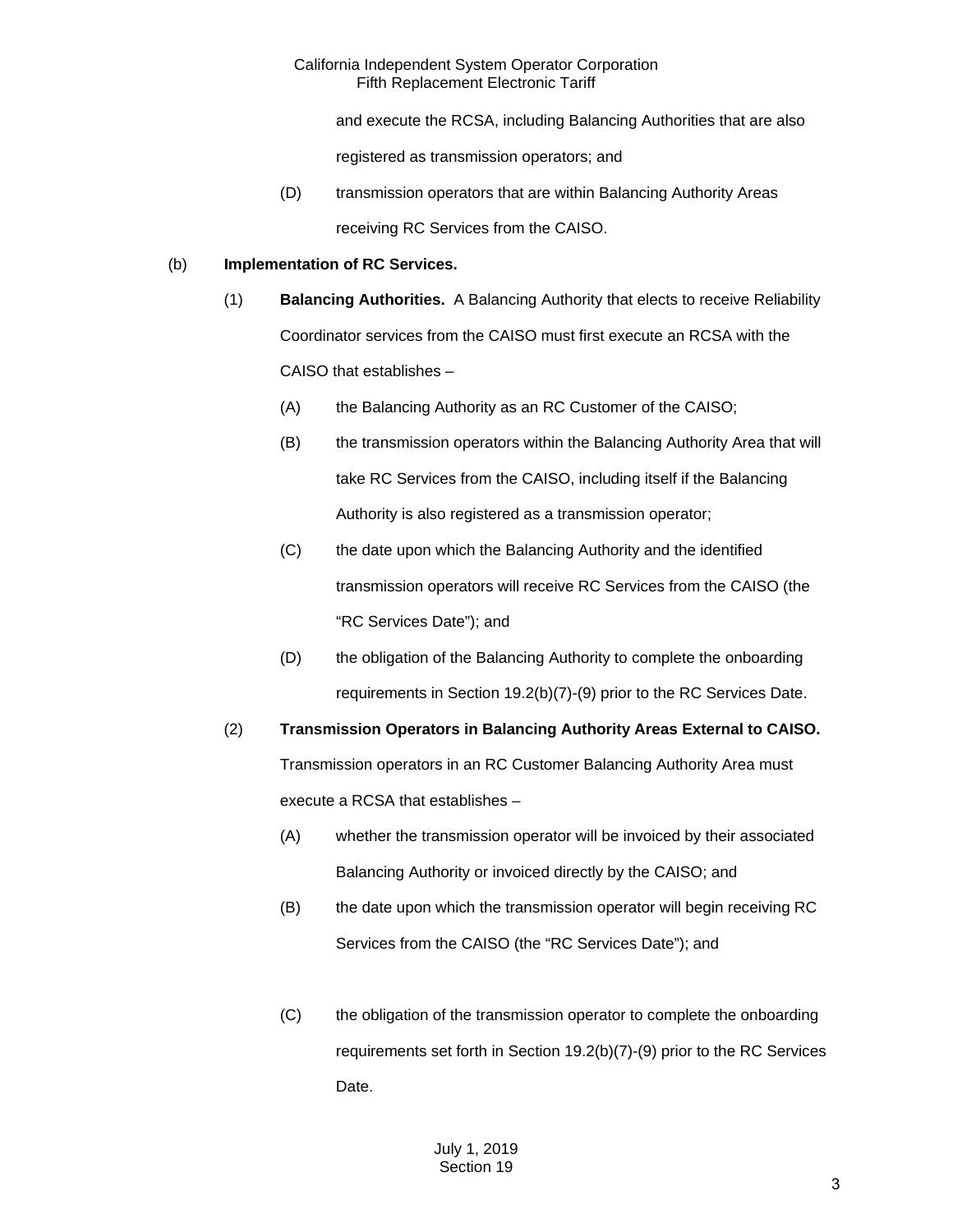#### (3) **Transmission Operators in the CAISO Balancing Authority Area.**

Transmission operators in the CAISO Balancing Authority Area must execute a RCSA that establishes the obligation of the transmission operator to complete the onboarding requirements in Section 19.2(b)(7)-(9) prior to the RC Services Date for the CAISO Balancing Authority Area.

- (4) **RC Services Date.** The CAISO, in consultation with the RC Customer, will in its discretion determine the RC Services Date for each entity requesting RC Services, which will be targeted for April 1 of each calendar year except for the initial onboarding dates established in Section 19.2(b)(6).
- (5) **Onboarding Period.** The CAISO, in consultation with the RC Customer, will in its discretion establish the onboarding period based on the complexity and compatibility of the Balancing Authority's transmission and technology systems with the CAISO systems, certification requirements, number and size of transmission operators within the Balancing Authority Area, and the planned timing of the CAISO's implementation of RC Services.

## (6) **Initial Onboarding Dates**. The initial RC Services Dates will be –

- (A) no earlier than July 1, 2019 for RC Customers within the CAISO's Balancing Authority Area and other RC Customers with that RC Services Date; and
- (B) no earlier than September 1, 2019 for RC Customers outside of the CAISO's Balancing Authority Area with an RC Services Date other than what may be provided under Section 19.2(b)(6)(A).
- (7) **Integration Testing and Shadow Operations.** The CAISO and the RC Customer will, prior to the RC Services Date, engage in functional and system integration testing, shadow operations, and other activities that confirm the RC Customer's onboarding requirements are complete and sufficient to meet the readiness criteria as set forth in the Business Practice Manual for RC Services.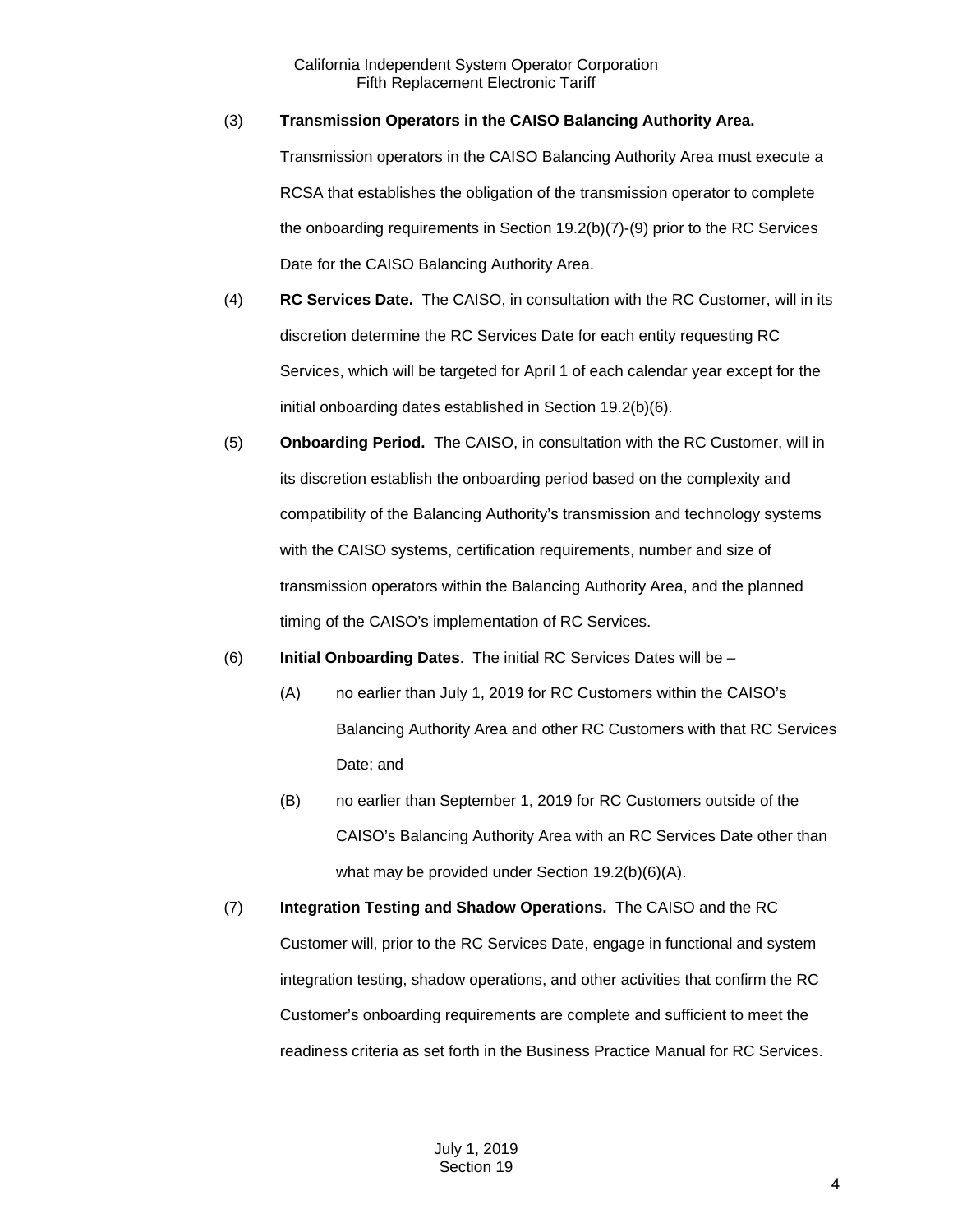- (8) **Readiness Determination.** No later than 30 days prior to the RC Services Date, the CAISO will determine, in consultation with the RC Customer, whether the systems and processes of the RC Customer and the CAISO will be ready for the CAISO to begin to provide the RC Customer with RC Services, according to the readiness criteria set forth in the Business Practice Manual for RC Services.
- (9) **Readiness Statement.** The CAISO and the RC Customer will exchange a readiness statement with each other at least 30 days prior to the RC Services Date in which a senior officer of each entity states –
	- (A) that the processes and systems of the prospective RC Customer and the CAISO have satisfied or will have satisfied the readiness criteria set forth in the Business Practice Manual for RC Services;
	- (B) any exceptions from the readiness criteria specified in the Business Practice Manual for RC Services, and that despite such exceptions, the criteria were met or will be met;
	- (C) that the RC Services Date is conditional on the resolution of the known issues identified in the statements and any unforeseen issues that undermine the satisfaction of the readiness criteria set forth in the Business Practice Manual for RC Services; and
	- (D) if, subsequent to exchanging readiness statements, the CAISO or the RC Customer determines that it cannot proceed with implementation on the RC Services Date, the CAISO or the RC Customer will notify the other of the delay, the reason for the delay, the proposed new RC Services Date, if it can be determined, and whether it will need to reissue a portion or all of the readiness statement.
- (10) **Readiness Reporting.** The CAISO will report on the CAISO Website periodically, but not less than monthly during integration testing and shadow operations, on progress towards achieving the readiness criteria set forth in the Business Practice Manual for RC Services.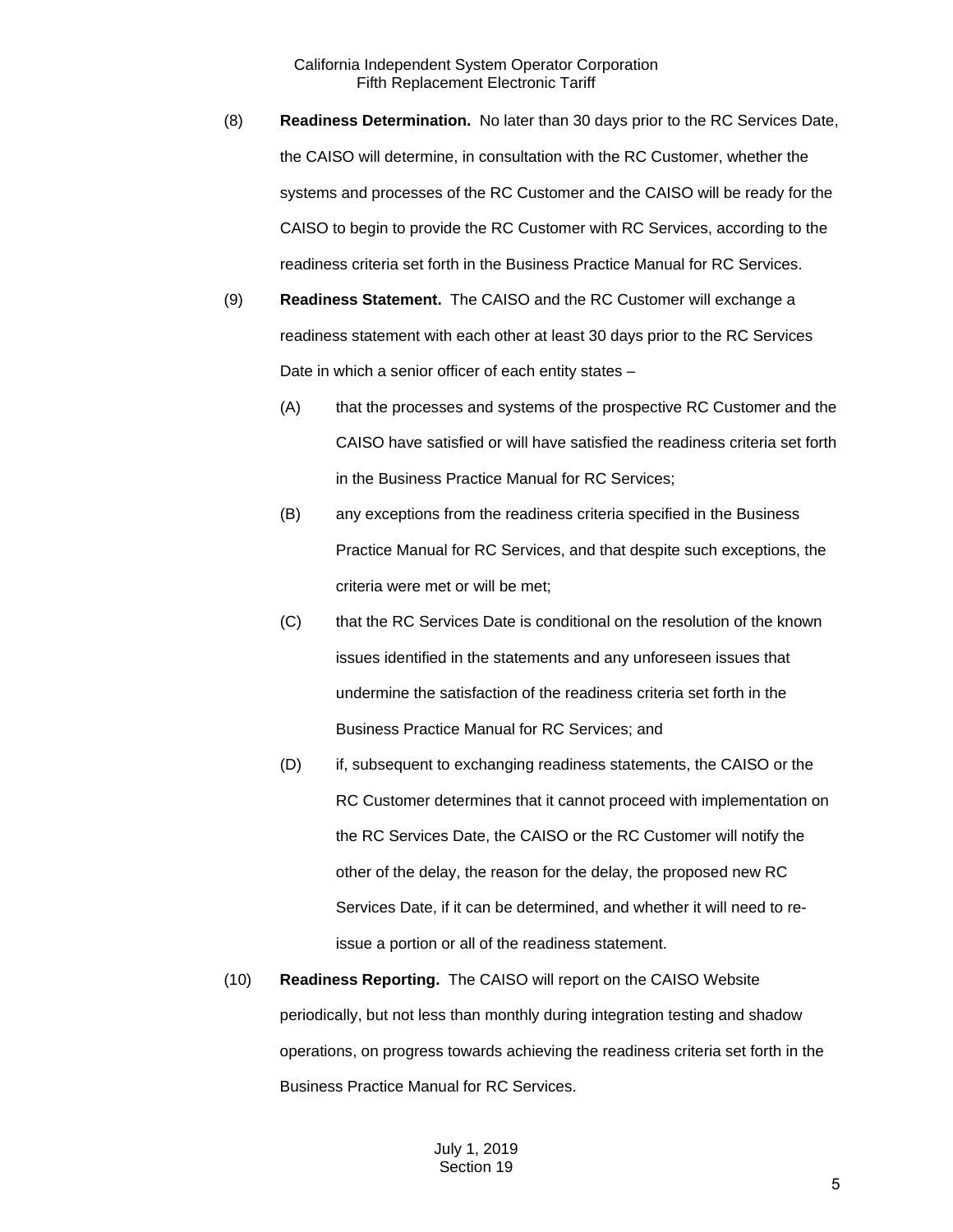## <span id="page-5-0"></span>**19.3 Supplemental Services – Hosted Advanced Network Applications (HANA)**

- (a) **Scope of HANA Services.** The CAISO will also offer web-based HANA services to its RC Customers as those services are described in the Business Practice Manual for RC Services.
- (b) **Initial Commitment and Term.** An RC Customer that elects to obtain HANA services from the CAISO will be required to make a three-year initial commitment for these services, after which the RC Customer may take HANA services for additional one-year terms as provided in the Business Practice Manual for RC Services.
- (c) **Notification of Election.** An RC Customer must notify the CAISO in writing 90 calendar days in advance of the date that the RC Customer elects to take HANA.
- (d) **Termination of HANA Services.** An RC Customer may terminate HANA services in accordance with the RCSA.

#### <span id="page-5-1"></span>**19.4 Supplemental Services – Physical Security Review**

- (a) **Physical Security Review.** If requested by the RC Customer, the CAISO will provide RC Customers that are transmission operators with verification of their periodic risk assessments of their transmission stations and substations in accordance with Critical Infrastructure Protection Standard 014 (CIP-014) if requested pursuant to the RCSA.
- (b) **Scope of Other Supplemental Services.** Further detail regarding the nature of the physical security review, as well as any other supplemental services offered by the CAISO, is described in the Business Practice Manual for RC Services.

#### <span id="page-5-2"></span>**19.5 Roles and Responsibilities**

- (a) **CAISO Reliability Coordinator Obligations.**
	- (1) **Reliability Coordinator Services.** The CAISO, as the Reliability Coordinator for the RC Customer, will perform the specific tasks and functions applicable to a Reliability Coordinator pursuant to the NERC Reliability Standards as detailed in the RC Operating Procedures, which include –
		- (A) providing outage coordination services;
		- (B) performing operations planning analysis;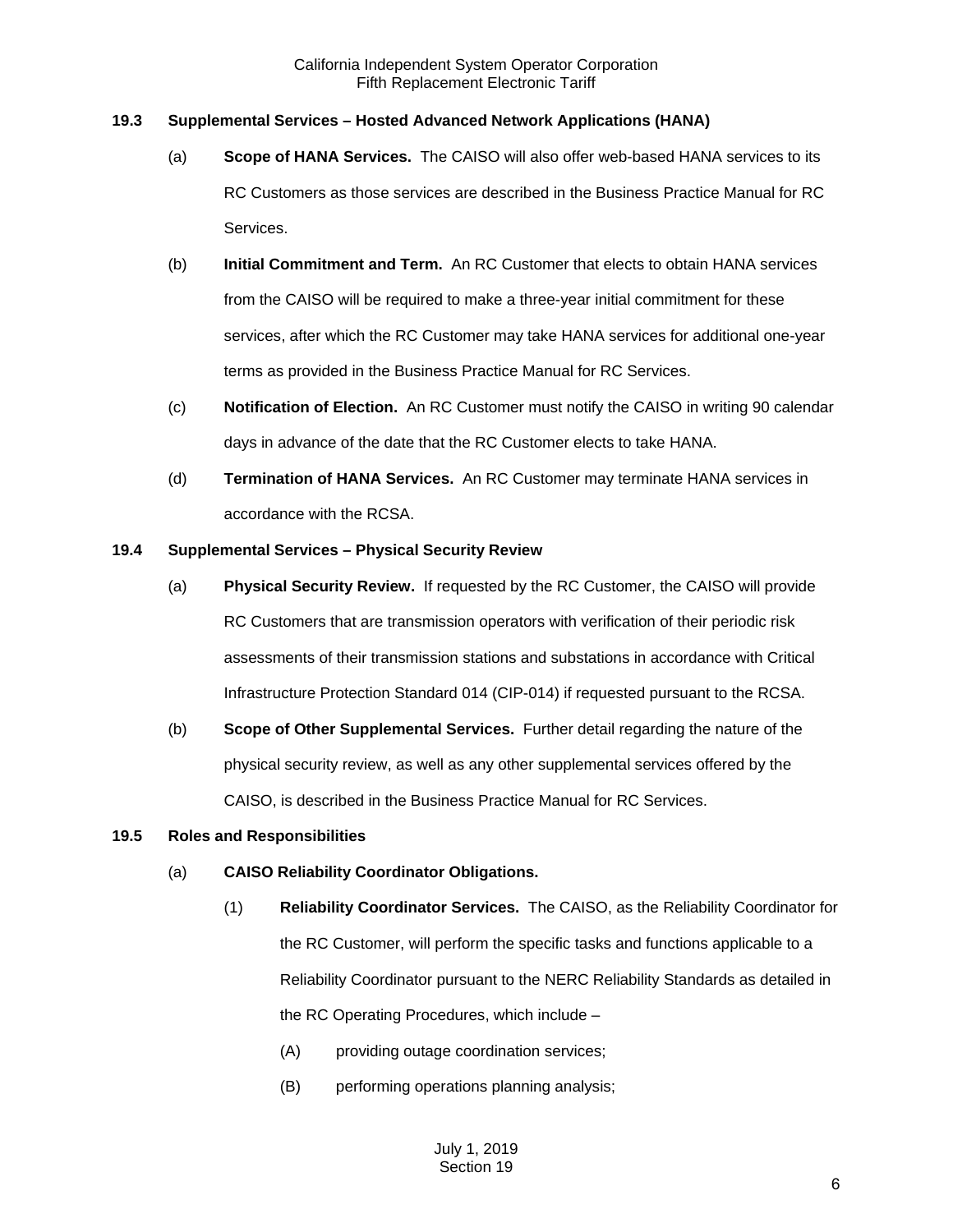- (C) conducting real-time assessment, monitoring and wide area situational awareness;
- (D) administering a system operating limit (SOL) methodology;
- (E) approving system restoration plans and facilitating system restoration drills; and
- (F) issuing operating instructions to RC Customers with respect to monitored facilities.
- (2) **Other CAISO Reliability Responsibilities.** Nothing in Section 19 shall alter the CAISO's responsibilities under the other sections of the CAISO Tariff, under any agreement not required by Section 19, or under the NERC Reliability Standards or any other Applicable Reliability Criteria as the Balancing Authority for the CAISO Balancing Authority Area and the transmission operator for the CAISO Controlled Grid, provided that the CAISO, as the Balancing Authority for the CAISO Balancing Authority Area and the transmission operator for the CAISO Controlled Grid, must comply with applicable obligations in Section 19, including Section 19.5(b)(2)(B).
- (3) **Relationship Among CAISO Registered Functions.** The CAISO in its function as the Reliability Coordinator shall at all times provide RC Services in a manner that does not unduly discriminate or give undue preference to any RC Customer, including itself as a Balancing Authority and transmission operator.

#### (b) **RC Customer Obligations.**

- (1) **RC Customer Eligibility.** An RC Customer must be registered and certified under the applicable authorities as –
	- (A) a Balancing Authority;
	- (B) a transmission operator within a Balancing Authority Area that receives RC Services from the CAISO; or
	- (C) a transmission operator within the CAISO Balancing Authority Area.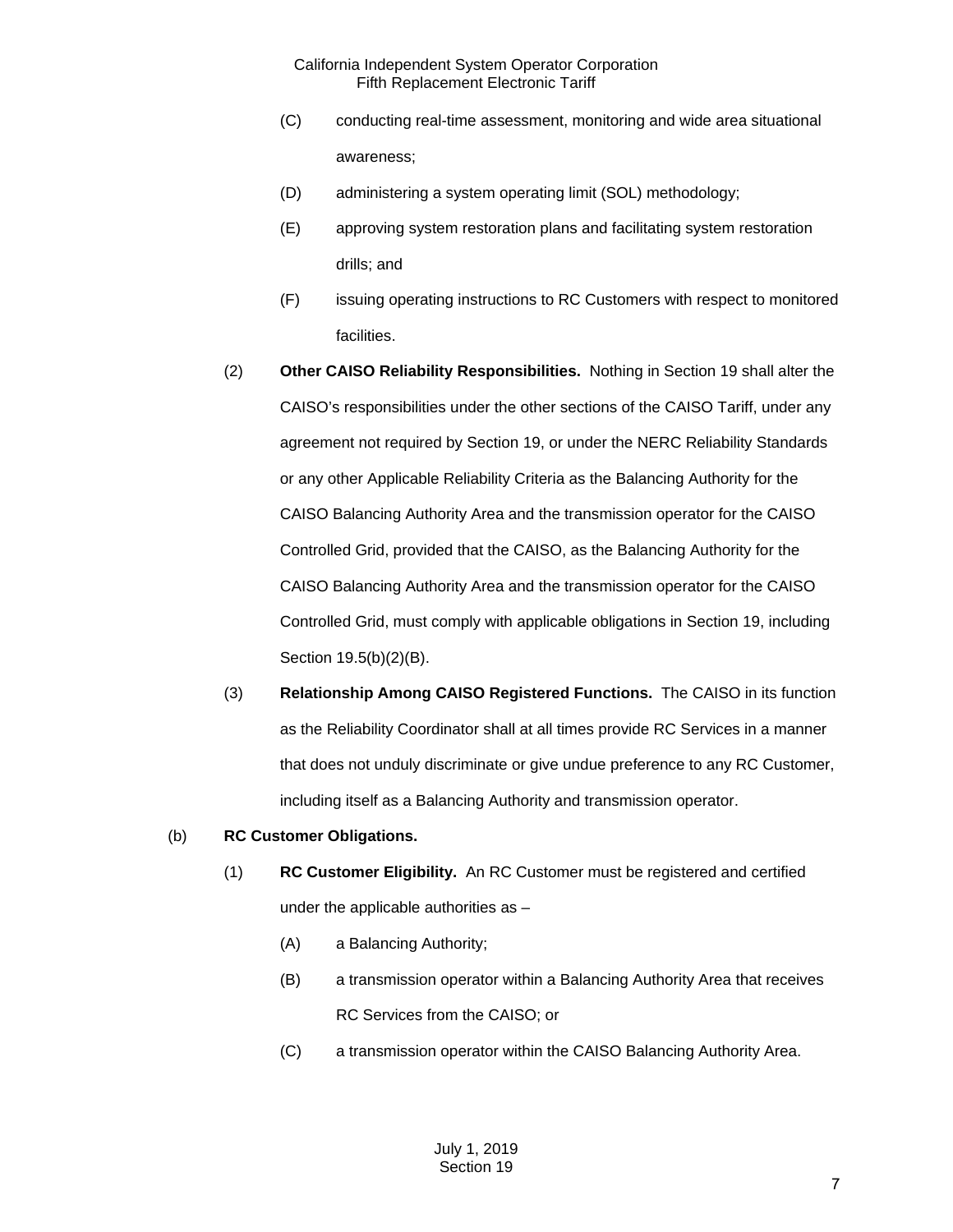- (2) **RC Customer Obligations.** An RC Customer will perform the obligations of an RC Customer in accordance with the RCSA and Section 19 and the obligations required by NERC Reliability Standards applicable to the functions for which it is registered, insofar as they relate to interactions with the Reliability Coordinator, which include –
	- (A) exchanging data, operating plans, operating procedures, studies, and reports with the CAISO in accordance with the Business Practice Manual for RC Services and applicable RC Operating Procedures;
	- (B) following CAISO operating instructions as the Reliability Coordinator with respect to monitored transmission facilities in accordance with applicable RC Operating Procedures; and
	- (C) promptly providing such information as the CAISO may reasonably request in relation to major incidents consistent with the NERC event analysis program.
- (3) **Other Balancing Authority or Transmission Operator Responsibilities.** Nothing in the CAISO Tariff will alter an RC Customer's responsibilities under NERC Reliability Standards as the Balancing Authority for its Balancing Authority Area, as a transmission operator, or any other function for which the RC Customer is registered.
- (4) **RC Customer Termination of Services.**
	- (A) **Reliability Coordinator Services Agreement.** An RC Customer located outside of the CAISO Balancing Authority Area that elects to terminate RC Services must terminate the RCSA pursuant to its terms.
	- (B) **Notice.** Delivery to the CAISO of a written notice of termination pursuant to the terms of the RCSA shall represent the commitment by the RC Customer to undertake all necessary preparations to receive services from a Reliability Coordinator other than the CAISO.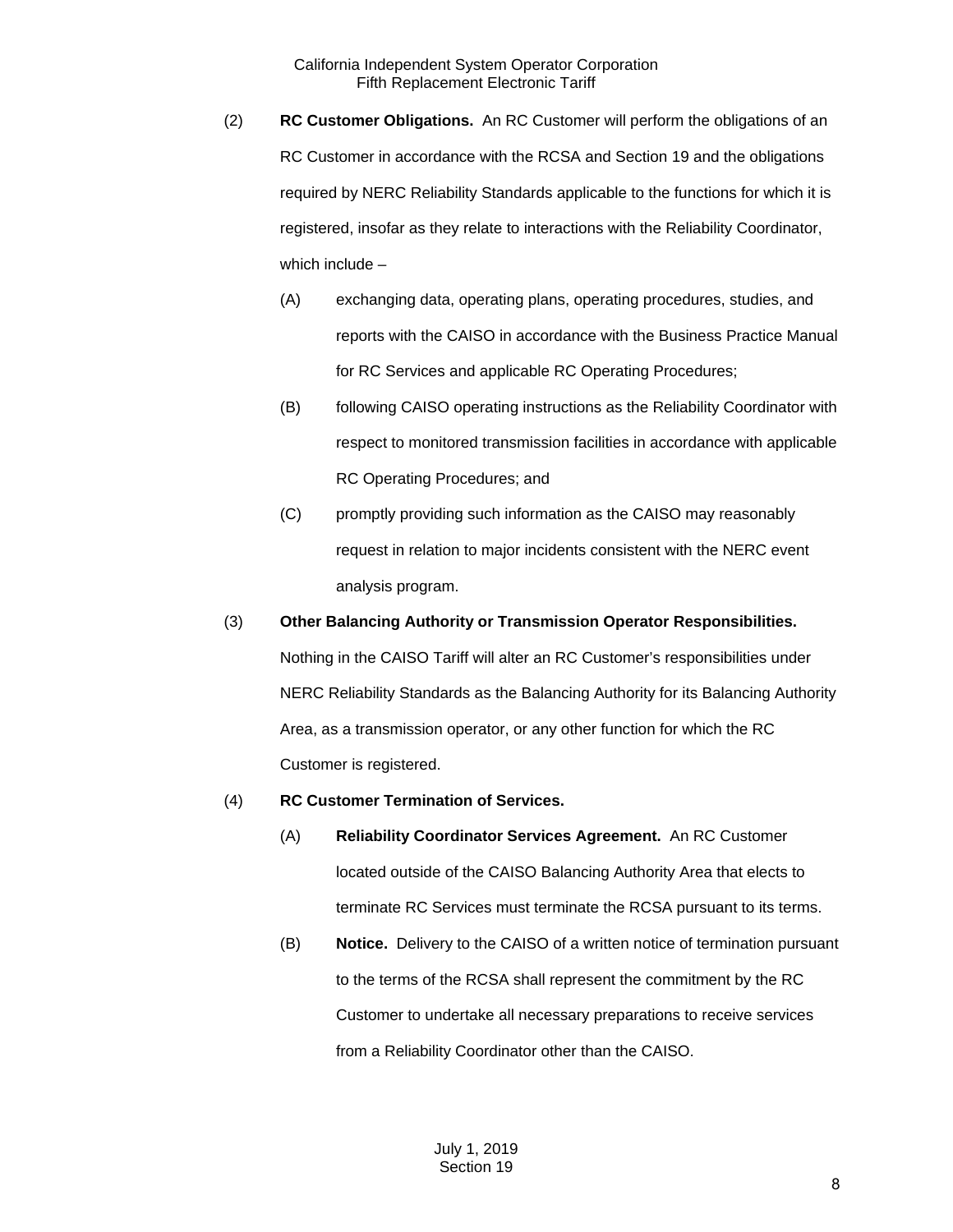(C) **Actions Following Notice.** Upon receipt of such notice, the CAISO will undertake all reasonably necessary preparations to assist in transitioning the RC Customer to a Reliability Coordinator other than the CAISO.

## <span id="page-8-0"></span>**19.6 Provision of Settlement Data by RC Customers**

- (a) **Applicability.** This Section 19.6 applies to the following RC Customers:
	- (1) Balancing Authorities other than the CAISO;
	- (2) Transmission operators located in a Balancing Authority Area other than the CAISO that (i) have executed the RCSA and indicated in the RCSA that they have load, and (ii) have elected in the RCSA to receive direct billing of RC Services from the CAISO.
- (b) **Data Requirements.** By no later than the date and in the format specified in the Business Practice Manual for RC Services, such RC Customers must submit the following data regarding billing volumes –
	- (1) for RC Customers that are, or are located in, generation-only Balancing Authorities, total annual Net Generation in MWh from January 1 through December 31 of the previous year; and
	- (2) for all other RC Customers, total annual Net Energy for Load in MWh from January 1 through December 31 of the previous year.
- (c) **Failure to Submit Data.** If the RC Customer does not submit the required billing volume data by the date specified in the Business Practice Manual for RC Services, the CAISO will utilize the RC Customer's default MWh specified in the RCSA, which will be established as follows:
	- (1) the default total annual Net Generation in MWh for RC Customers that are, or are located in, generation-only Balancing Authorities will equal the sum of the RC Customer's installed generation capacity times a 90 percent capacity factor times 8,760 hours per year for RC Customers that are, or are located in, generationonly Balancing Authorities; and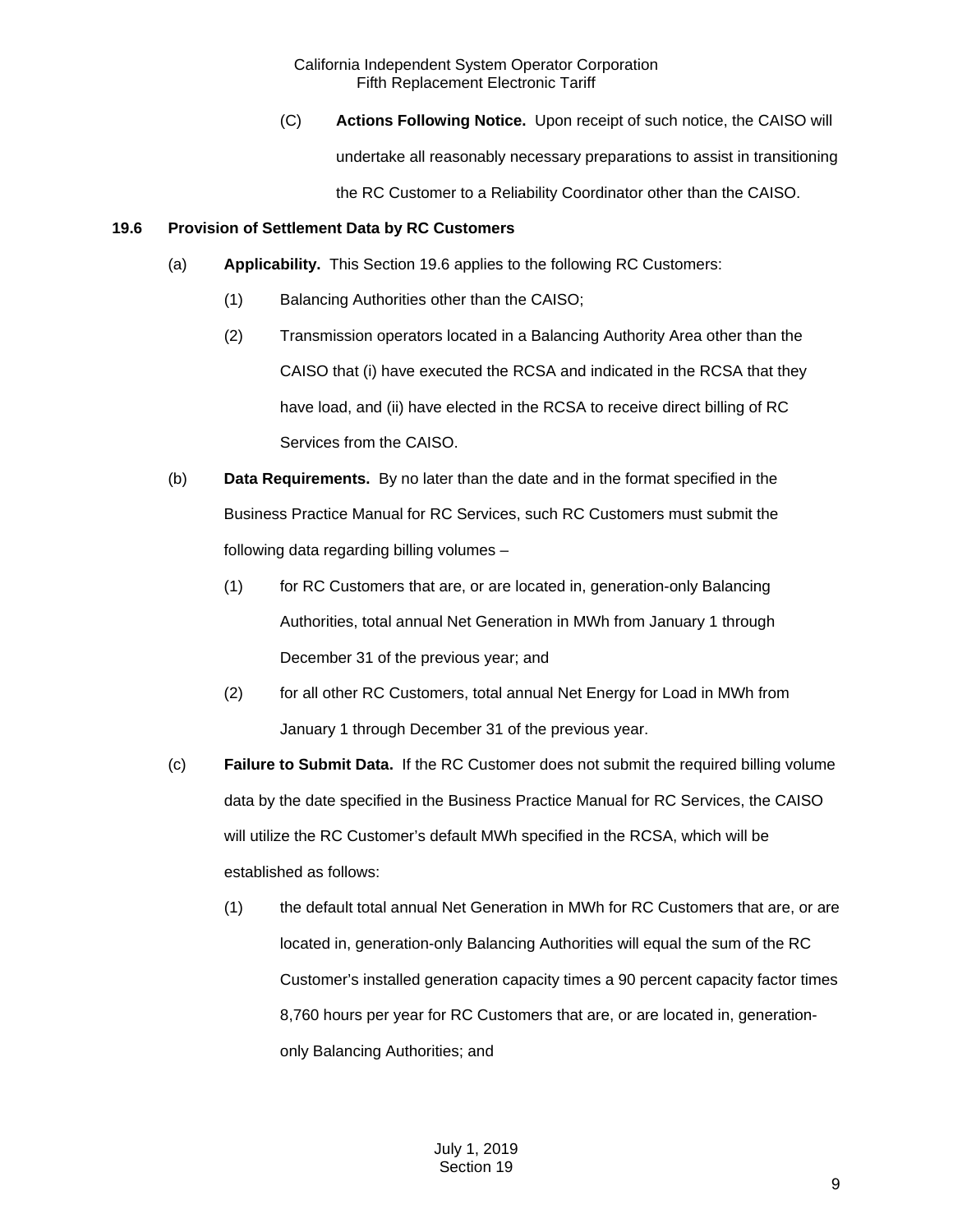- (2) the default total annual Net Energy for Load in MWh for all other RC Customers will equal the volumes reported by NERC/WECC for the year prior to the effective date of the RCSA, multiplied by 1.25.
- (d) **Reporting Zero Values.** If the RC Customer is a transmission operator that has indicated in its RCSA that it has no Net Energy for Load or Net Generation during the period January 1 through December 31 of the prior year, the RC Customer will indicate such to the CAISO.
- (e) **RC Customer Validation.** By no later than a date specified in the Business Practice Manual for RC Services, the CAISO will publish an informational statement containing the billing data volume for each RC Customer and a shared billing data volume statement including only RC Customer non-confidential information.
- (f) **RC Customer Acceptance.** An RC Customer shall be deemed to have validated and accepted its billing data volume published by the CAISO unless it modifies its billing data volume by no later than the date specified in the Business Practice Manual for RC Services.
- (g) **CAISO Audit of Submitted Data.** The CAISO may, with good cause, review actual Net Energy for Load or Net Generation information available to the CAISO and, following an opportunity for the RC Customer to comment, adjust an RC Customer's RC Services Charge assessed up to two years prior to the most recently issued invoice to account for inaccuracies between the billing volumes reported to the CAISO and the actual Net Energy for Load or Net Generation for the same period, and such adjustments will be reflected on the next annual RC Services Invoice.
- (h) **RC Customers in the CAISO Balancing Authority Area.** For RC Customers in the CAISO Balancing Authority Area no submission is required pursuant to this Section 19.6 since the CAISO will calculate such RC Customers' share of the CAISO Balancing Authority Area's Net Energy for Load in accordance with Section 11.20.9.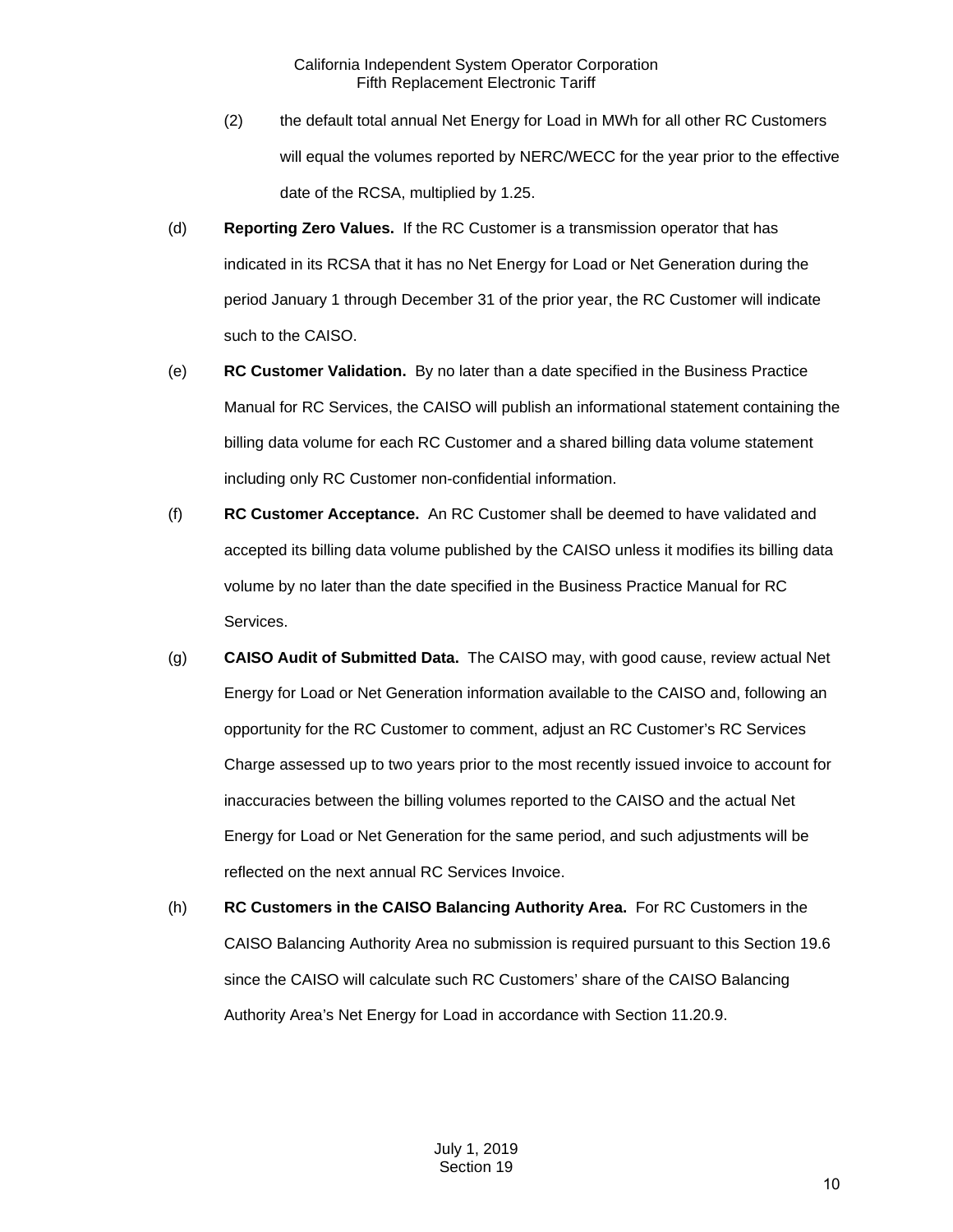## <span id="page-10-0"></span>**19.7 Settlements and Billing for RC Customers**

(a) **Applicability.** Section 19.7, rather than Section 11, shall apply to the CAISO Settlement with RC Customers, unless the RC Customer is also a Scheduling Coordinator for a Load Serving Entity in the CAISO Balancing Authority Area, in which case Section 11.20.9 will apply rather than Section 19.7 and the CAISO will invoice such Scheduling Coordinators in accordance with Section 11.20.9.

## (b) **Reliability Coordinator Services Charge.**

- (1) **In General.** The CAISO will charge RC Customers an RC Services Charge based on the rate calculated according to the formula in Appendix F, Schedule 7.
- (2) **Minimum RC Services Charge.** The CAISO will charge RC Customers a minimum RC Services Charge as set forth in Appendix F, Schedule 7.
- (3) **Application of Revenues.** The CAISO will apply revenues received from the RC Services Charge against the costs to be recovered through the Grid Management Charge as described in Appendix F, Schedule 7.

## (c) **Billing Procedures.**

- (1) **In General.** The CAISO will invoice RC Customers on an annual basis for RC Services provided during that calendar year, except for the initial year of RC Services which will be invoiced in accordance with Section 19.7(c)(3).
- (2) **RC Services Invoice.** The CAISO will provide RC Customers with an RC Services Invoice by the first business day of each calendar year for RC Services to be provided during that calendar year.
- (3) **Initial RC Services Invoice Period.** The CAISO will invoice RC Customers for RC Services from the RC Services Date determined in accordance with Section 19.2(b)(6) until the end of that calendar year based on the applicable rate in Appendix F, Schedule 7 at the same time the CAISO invoices RC Customers for the year following that initial year.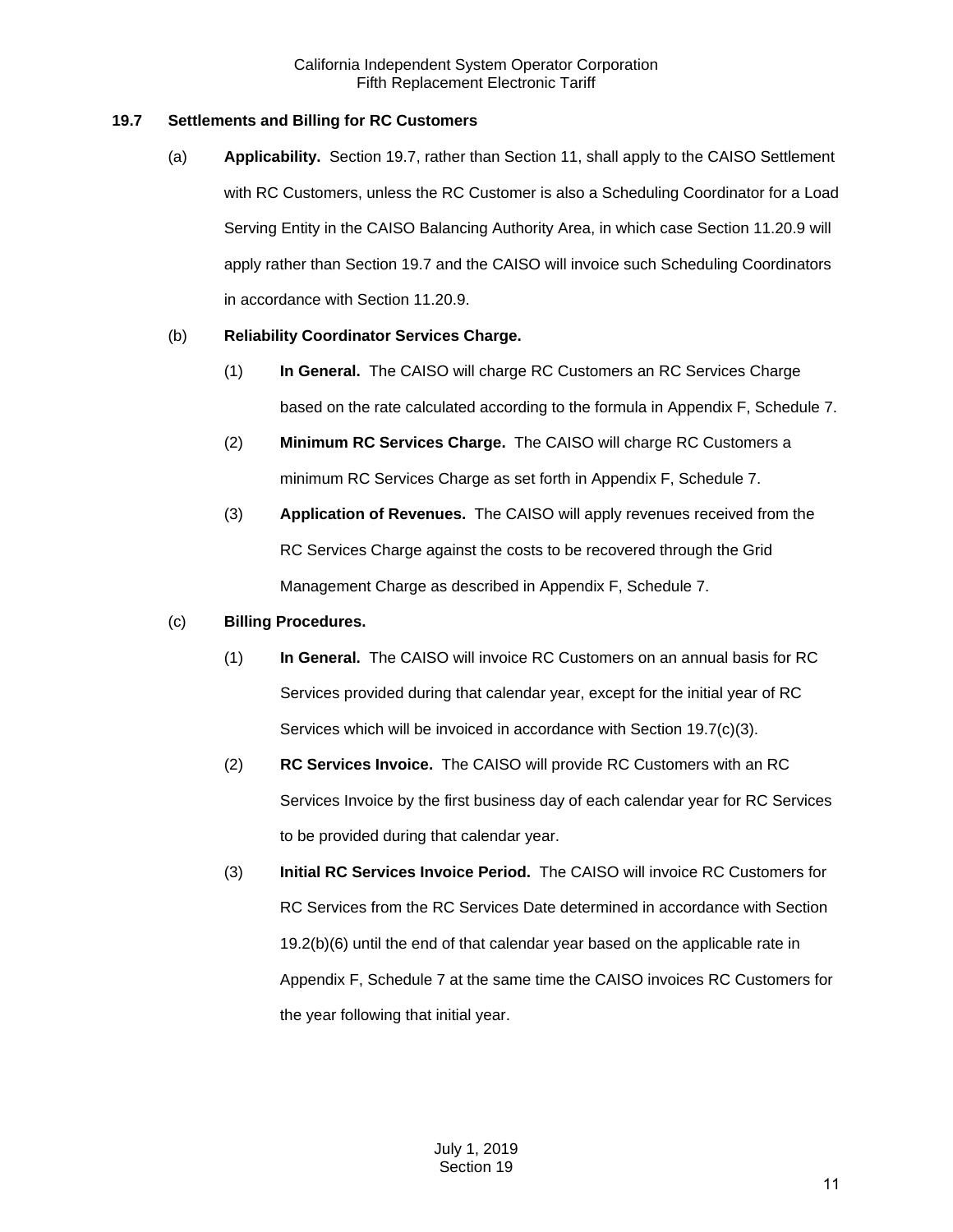## (d) **Validation and Disputes of RC Services Invoices.**

- (1) **Review.** RC Customers will have the opportunity to review and validate the charges included in the RC Services Invoice.
- (2) **Validation.** An RC Services Invoice shall be binding on the RC Customer to which it relates and will not be subject to later dispute unless the RC Customer has raised a dispute within 21 Business Days of the date of issuance.
- (3) **Disputes.** RC Customers shall be prohibited from disputing any RC Services Invoice, except on the grounds that an error causes the invoiced amount to differ from the amount that would result from the application of the rate set forth in the CAISO Tariff.
- (4) **Confirmation.** Confirmation, validation and resolution of any dispute associated with the invoicing of RC Services shall be managed through the CAISO's customer inquiry, dispute, and information system and as provided in the Business Practice Manual for RC Services.
- (5) **Corrected Invoices.** If the CAISO determines that an RC Services Invoice contains an error that causes the invoiced amount to differ from the amount that would result from the application of the rate set forth in the CAISO Tariff, and the resolution of the dispute makes correction necessary, the CAISO will issue a corrected invoice within 21 Business Days of the date the initial invoice was issued.
	- (A) each RC Customer that receives an invoice for RC Services shall pay any net debit and shall be entitled to receive any net credit specified on a corrected invoice; and
	- (B) payment of any net debit shall be made in accordance with the procedures set forth in Section 19.7(e), except that payment shall be made by no later than 21 Business Days after a corrected invoice is issued.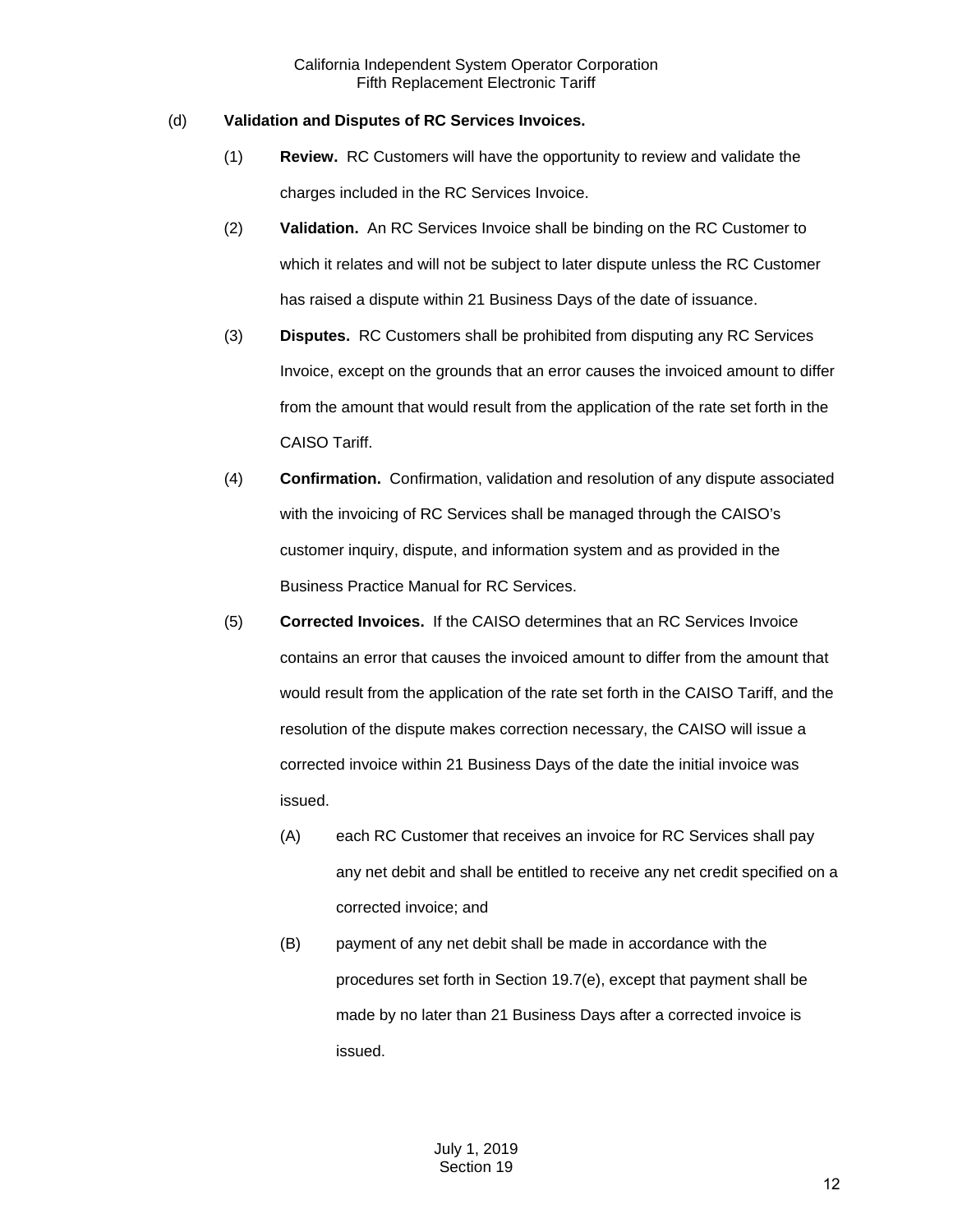#### (e) **Payment by RC Customers.**

(1) **Payment Date.** RC Customers shall make timely payment to the CAISO of any charges on an RC Services Invoice by no later than 21 Business Days after an RC Services Invoice is issued, except as otherwise may be required to comply with Schedule 2 of the RCSA.

#### (2) **Payment Procedures.**

- (A) **General.** All payments to the CAISO made pursuant to this Section 19 will be denominated in United States dollars and cents and shall be made by Fedwire or, at the option of each RC Customer, by Automated Clearing House by 10:00 am on the relevant payment date.
- (B) **RC Customer System Failure.** If any RC Customer becomes aware that a payment will not be, or is unlikely to be, received by the CAISO Bank by 10:00 am on the relevant payment date for any reason (including failure of the Fedwire or any computer system), it shall immediately notify the CAISO, giving full details of the payment delay (including the reasons for the payment delay), and shall make all reasonable efforts to remit payment as soon as possible, by an alternative method if necessary, to ensure that funds are received for value no later than 10:00 am on the payment date, or as soon as possible thereafter.
- (C) **CAISO System Failure.** In the event of failure of any electronic transfer system affecting the CAISO Bank, the CAISO shall notify RC Customers of the occurrence of the system failure and the alternative methods and anticipated time of payment. In the event that a payment is received late by the CAISO Bank due to a system failure affecting the CAISO Bank, the procedures set forth in Section 19.7(e)(3)-(5) below shall not apply.
- (3) **Late Payment and Default.** If payment is not received by the last Business Day in January, the RC Customer will be charged a \$1,000 late payment fee on a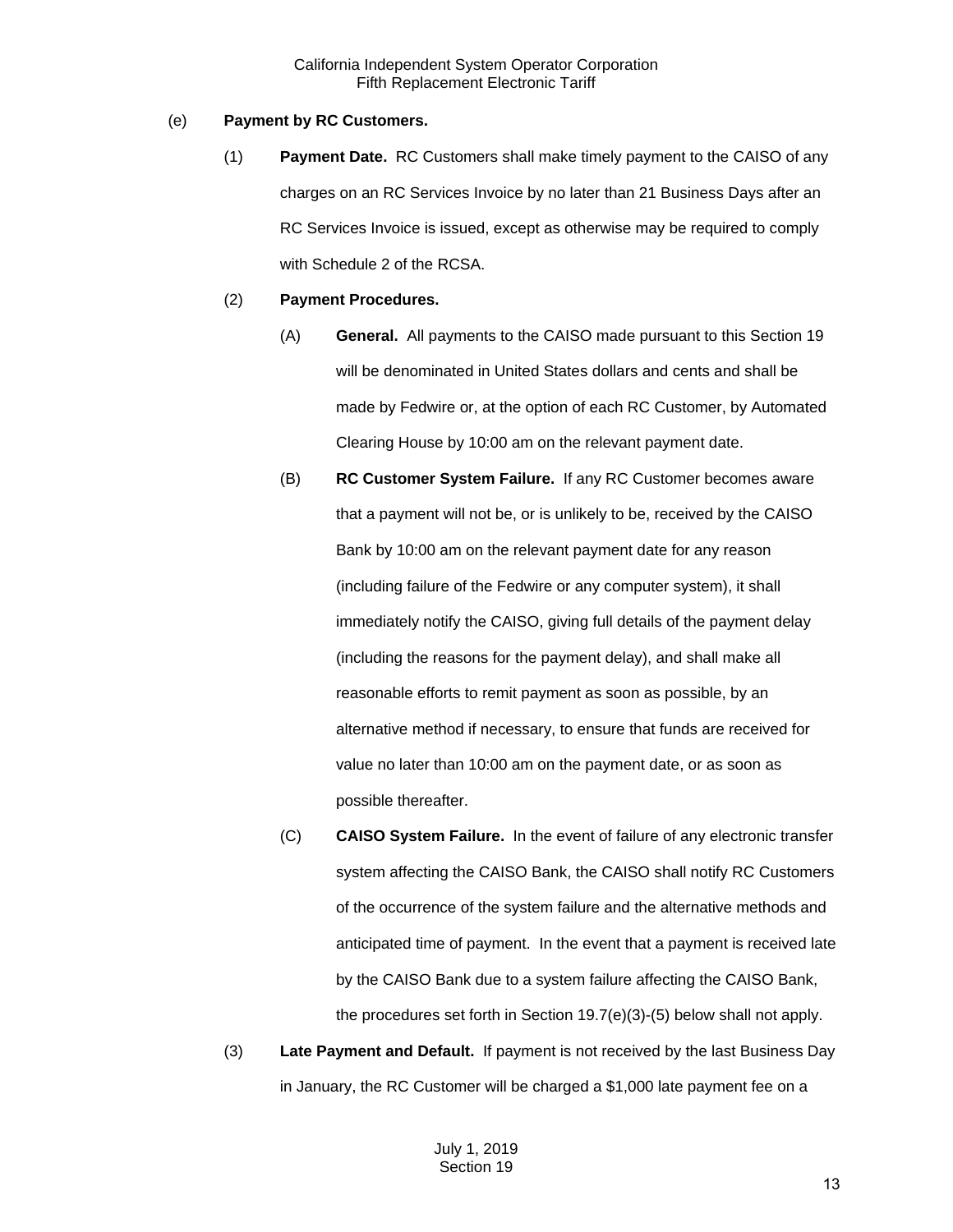supplemental RC Services Invoice and will be considered to be in default, understanding that the CAISO reserves the right to terminate, consistent with the terms of the RCSA, such RC Customer's RC Services until such time as payment is received except as otherwise may be required to comply with Schedule 2 of the RCSA.

(4) **Payment Pending Dispute.** If there is any dispute relating to a charge included on an RC Services Invoice that is not resolved prior to the payment due date, the RC Customer shall pay any amounts shown on the relevant RC Services Invoice, despite the continuing pendency of the dispute, and the provisions of Section 19.10 will thereafter apply to the resolution of the dispute.

#### (5) **Default Collection Procedures.**

- (A) **In General.** In the event an RC Customer defaults on the payment of all or any portion of the RC charges included on an RC Services Invoice, the CAISO may, at its discretion, issue a supplemental RC Services Invoice to all other RC Customers that reallocates any amounts unpaid by the defaulting RC Customer to all other RC Customers in proportion to the amounts included on those RC Customers' RC Services Invoices.
- (B) **Supplemental Payment.** RC Customers shall, subject to the dispute resolution procedures in Section 19.7(d), make payment to the CAISO of any charges on a supplemental invoice within 21 Business Days of the date the supplemental invoice is issued.
- (C) **CAISO Collection.** Notwithstanding any reallocation pursuant to this Section 19.7, the CAISO shall –
	- (i) use all commercially reasonable efforts (including suspension of RC Services) to collect amounts invoiced in accordance with this Section 19.7; and
	- (ii) credit other RC Customers in proportion to the amount of the supplemental invoice they received pursuant to this Section 19.7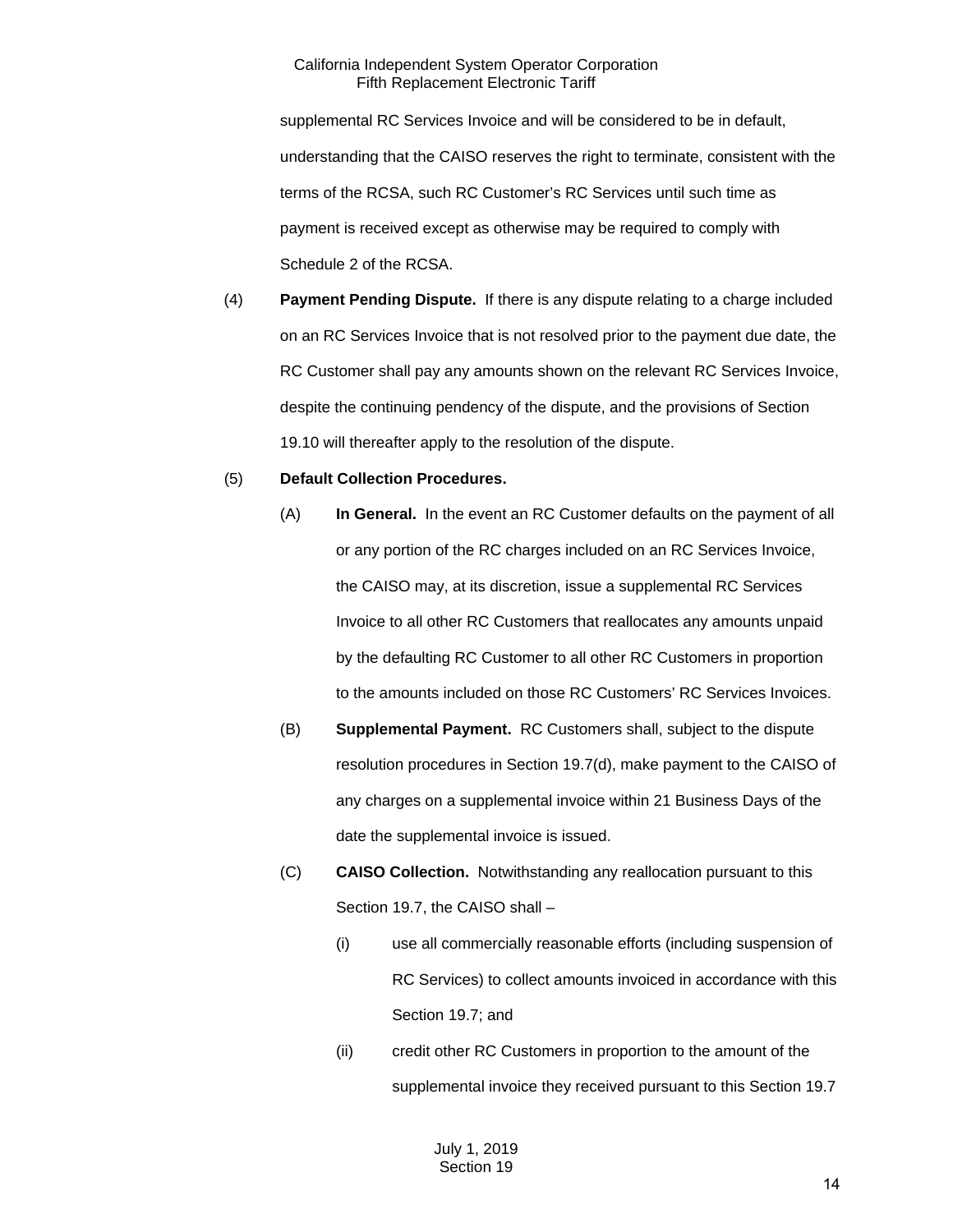in an amount equal to any amounts collected by CAISO from a defaulting RC Customer, provided that any such credits will be included on the next annual invoice after the CAISO collects such amounts.

#### <span id="page-14-0"></span>**19.8 Supplemental Services – HANA Services Charge**

- (a) **HANA Services Charge.** The CAISO will charge RC Customers that elect HANA services the annual cost for the ongoing software license fee, which will be passed through directly to the RC Customers, and the costs set forth in Appendix F, Schedule 7 which will include –
	- (1) a start-up cost amortized over an initial 3-year minimum commitment period; and
	- (2) the annual cost for CAISO support of the HANA services.
- (b) **Invoicing for HANA Services.** The CAISO will invoice the RC Customer for HANA services 21 Business Days prior to when the services commence. Each year thereafter, the CAISO will invoice the RC Customer for HANA services 21 Business Days prior to the anniversary date of when the RC Customer first began to receive HANA services, unless otherwise provided in Schedule 2 of the RCSA.
- (c) **Payment for HANA Services.** Payment for HANA services will be due within 21 Business Days of the invoice date, unless otherwise provided in Schedule 2 of the RCSA.
- (d) **Termination of HANA Services.** An RC Customer that has elected to receive HANA services will continue to be invoiced for the services annually during the initial 3-year commitment period and each year thereafter until the services have been terminated in accordance with the Business Practice Manual for RC Services.

## <span id="page-14-1"></span>**19.9 Supplemental Services – Physical Security Review Charge**

- (a) **In General.** An RC Customer may request in writing that the CAISO perform physical security review or other supplemental reliability services as specified in the Business Practice Manual for RC Services.
- (b) **Charges.** An RC Customer electing such services will be charged the actual costs incurred by the CAISO provided that (i) the RC Customer requests in writing that the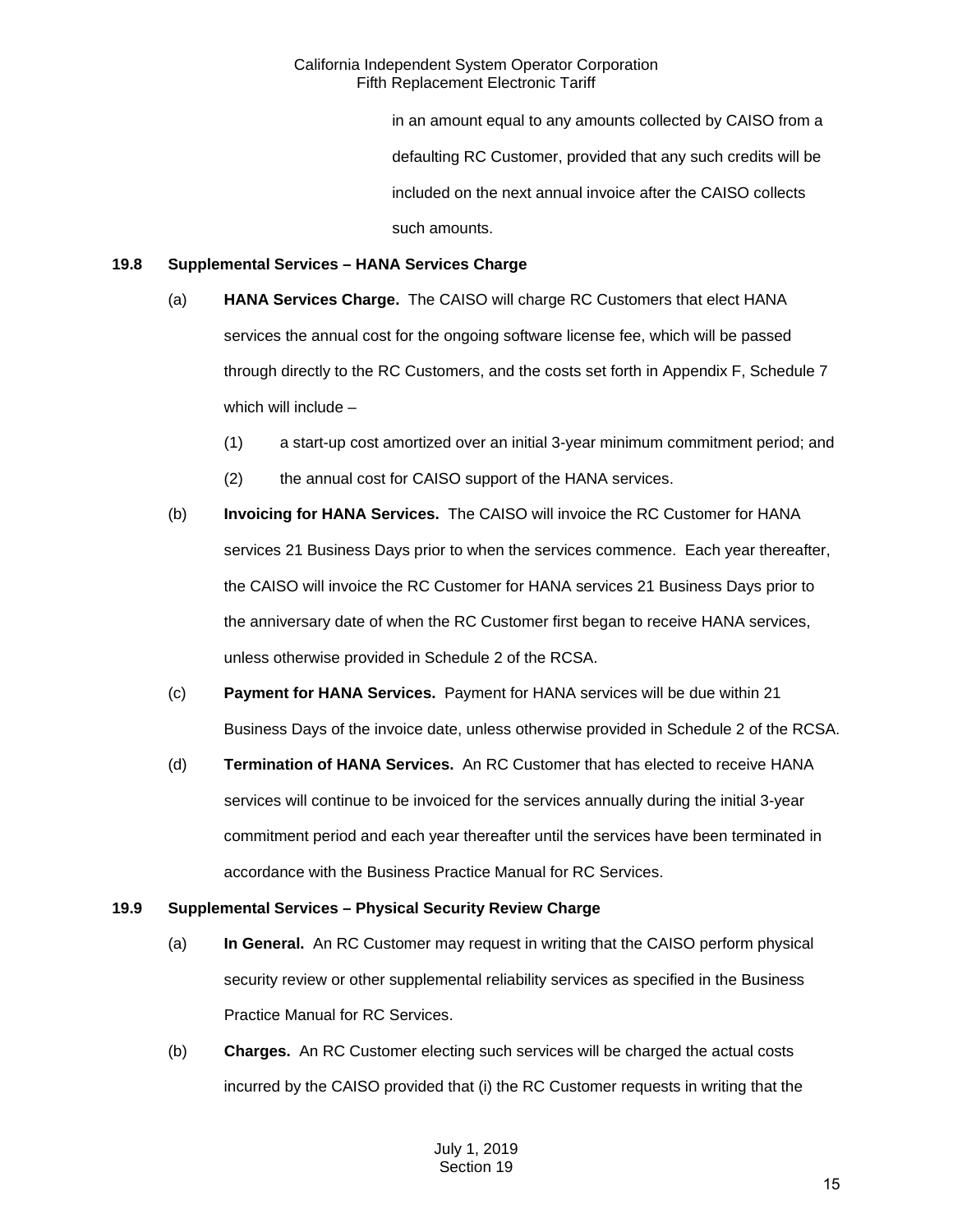CAISO perform the services, and (ii) the RC Customer provides a \$50,000 deposit to the CAISO at the time the request is submitted along with any information required by the CAISO to perform the services, and –

- (1) if the deposit exceeds the actual cost incurred to provide physical security review services, the CAISO will refund the excess amount to the RC Customer;
- (2) if the actual cost of performing the services exceeds the deposit, the CAISO will invoice the RC Customer for the excess, and the RC Customer shall pay the undisputed amount within thirty (30) calendar days;
- (3) if the RC Customer fails to timely pay any undisputed costs, the CAISO shall not be obligated to continue to perform physical security review services unless and until the RC Customer has paid all undisputed amounts.

## <span id="page-15-0"></span>**19.10 Dispute Resolution Procedures**

- (a) **In General.** The dispute resolution provisions in Section 13 shall apply to any dispute arising under Section 19 or the RCSA, except that any reference in Section 13 to Market Participants will be read as a reference to the RC Customer, and except as provided in Section 19.10(c).
- (b) **Timing.** An RC Customer that has disputed an RC Services Invoice under Section 19.7 must initiate any good faith negotiation or other dispute resolution remedy under Section 13 within 90 days after the day on which the CAISO provides notice of resolution of the dispute; otherwise, the RC Services Invoice will be binding on the RC Customer.
- (c) **Limitation on Disputes.** Claims or disputes asserting that the CAISO or any RC Customer was not, or is not, in compliance with the NERC Reliability Standards, and claims the CAISO failed to perform a specific task or function required of a Reliability Coordinator, will not be subject to resolution under Section 13 of the CAISO Tariff; provided that nothing in this section shall limit the function of the Reliability Coordinator Oversight Committee under its charter established pursuant to Section 19.11.